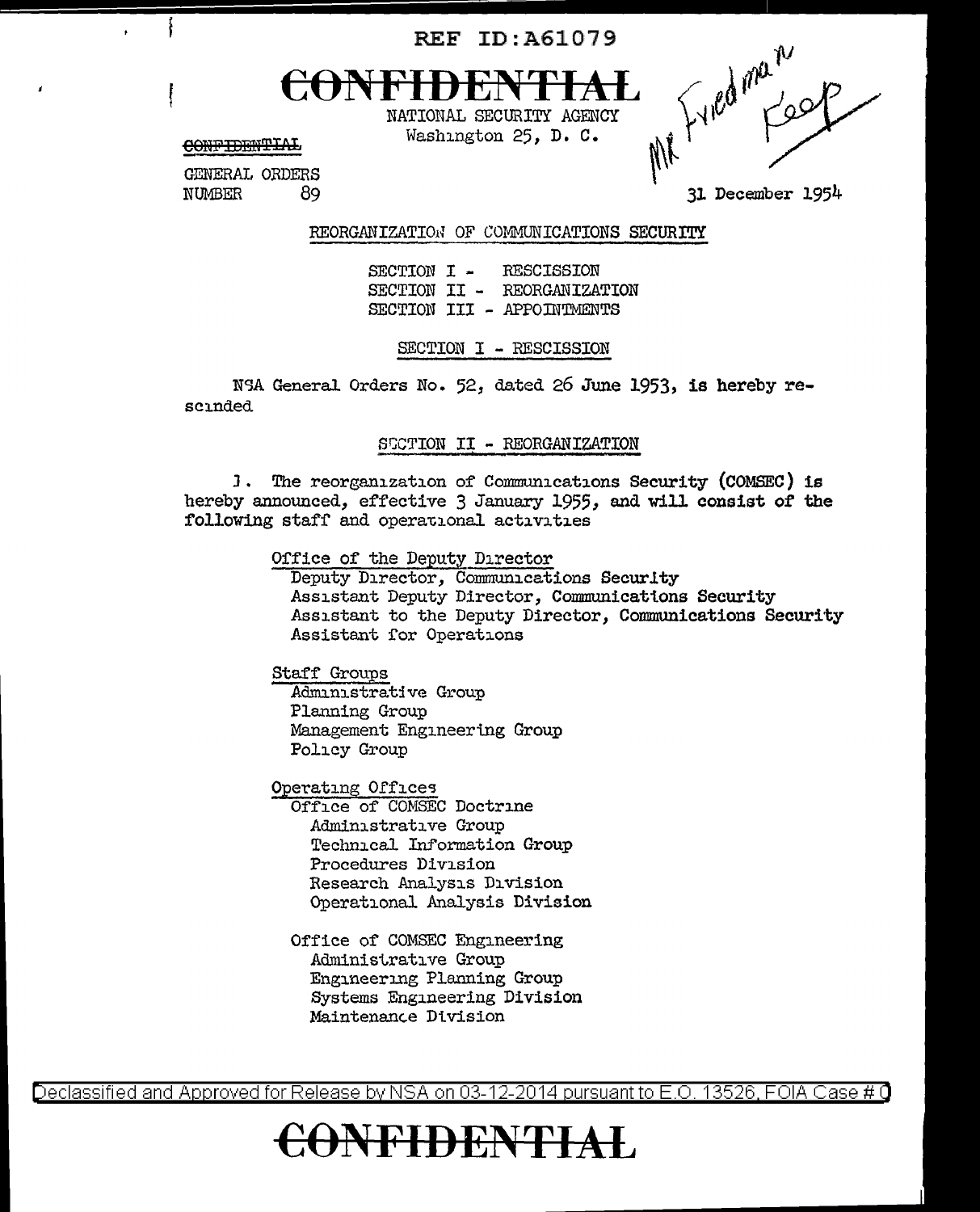

**CONFIDENTIAL** 

GENERAL ORDERS NO. 89

31 December 1954

\.

Office of COMSEC Materials Administrative Group Requirements Planning Group Fabrication Division Publications Division Distribution Division

2. Chiefs of Staff Divisions will take necessary implementing administrative actions required in connection with the reorganization of Communications Security

## SECTION III - APPOINTMENTS

Pursuant to Section II above, the following appointments in Communications Security are announced effective 3 January 1955•

a Mr Frank C Austin is announced as Chief, Office of COMSEC Doctrine

b Colonel Howard Ayers, USA, is announced as Chief, Office of COMSEC Engineering

c Mr. Kenneth Kuhn is announced as Chief, Office of COMSEC Materials

BY COMMAND OF LIEUTENANT GENERAL CANINE

L. H. FROST Rear Admiral, U. S. Navy Chief of Staff

OFFICIAL

Em Isibson

E. M GIBSON Lt Colonel, AGC Acting Adjutant General

Incl· Appendix

DISTRIBUTION I plus Individuals Concerned

## CONFIDENTIAL